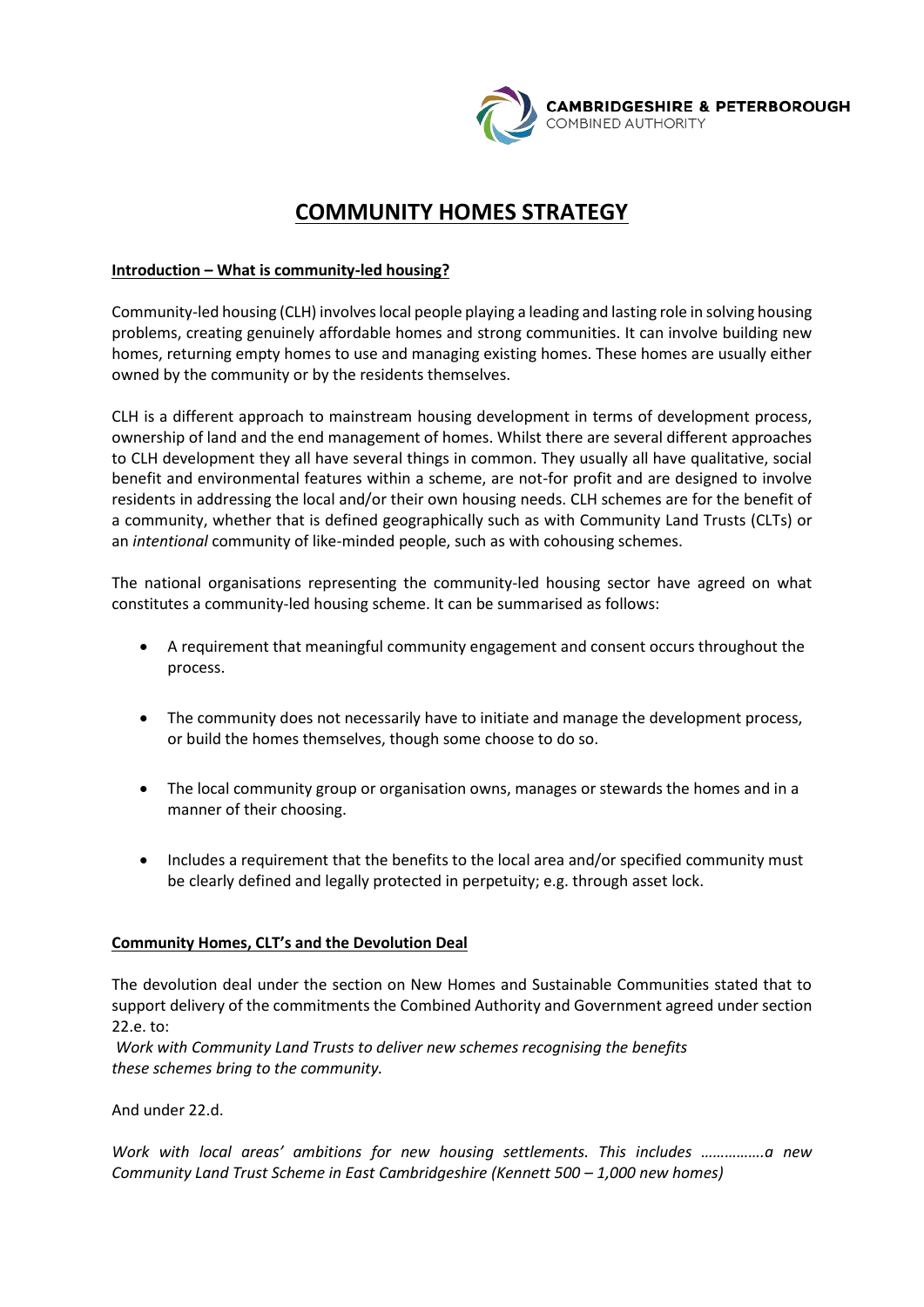# **CPCA Policy Position and Strategy to Date**

The combined authority's Housing Strategy of September 2018 recognised a need to deliver genuinely affordable housing across the combined authority area. CLTs were referenced as a mechanism that could enable the combined authority to contribute towards meeting housing objectives.

On 27 January 2021 the combined authority board received and approved a full CLT business case. Board also approved the Medium-Term Financial Plan (MTFP) 2021 – 2025, which included a budget of £100,000 per annum for 2 years towards project costs including the provision of £5,000 community homes start-up grants and the former £100K Homes project that has now closed. The draft MTFP for 2022-23 includes a revised budget for community housing of £70K per annum until 2025 – 2026 to reflect the closure of the £100K Homes project.

# **Recent and current activity**

Potential community housing groups are recognised in the majority of constituent authority areas in Cambridgeshire and Peterborough. There are formally established CLT's in East Cambridgeshire, South Cambridgeshire, Cambridge City, and Huntingdonshire.

Following the election of Mayor Dr Nik Johnson in May 2021 East Cambridgeshire District Council (ECDC) became aware of a pending resourcing issue with all of the then CPCA Community housing team leaving in August and September 2021 and did not wish to lose impetus on the development of CLTs within their district, so they recruited a dedicated officer to continue this work themselves at local district level.

As the staff from the Community Homes team left the combined authority the CPCA put into place an interim support arrangement with an existing CPCA officer resource from the wider CPCA housing team. CPCA has looked at support options and identified that support services could be provided to an equivalent or better standard externally by Eastern Community Homes (ECH) that specialise in supporting community homes groups across eastern England. This also has the benefit of being an independent external supplier for purposes of impartiality and transparency.

Authority has been obtained to appoint ECH to provide support to Community Homes groups across the combined authority's area (excluding ECDC who still intend to offer direct support) from November 2022 to April 2023.

#### **Objectives and Activities**

Eastern Community Homes are to provide support services to community groups independently from the Combined Authority.

Technical support shall be provided by an accredited community-led housing advisor to community groups from project inception to completion and typical activities shall include:

- Advising groups on establishing themselves as an appropriate legal entity.
- Promoting the community housing start-up grant of £5,000 per group available through, and administered by, the Combined Authority.
- Supporting groups to obtain further grant/loan funding to deliver community housing schemes.
- Assisting with the development and delivery of community engagement strategies.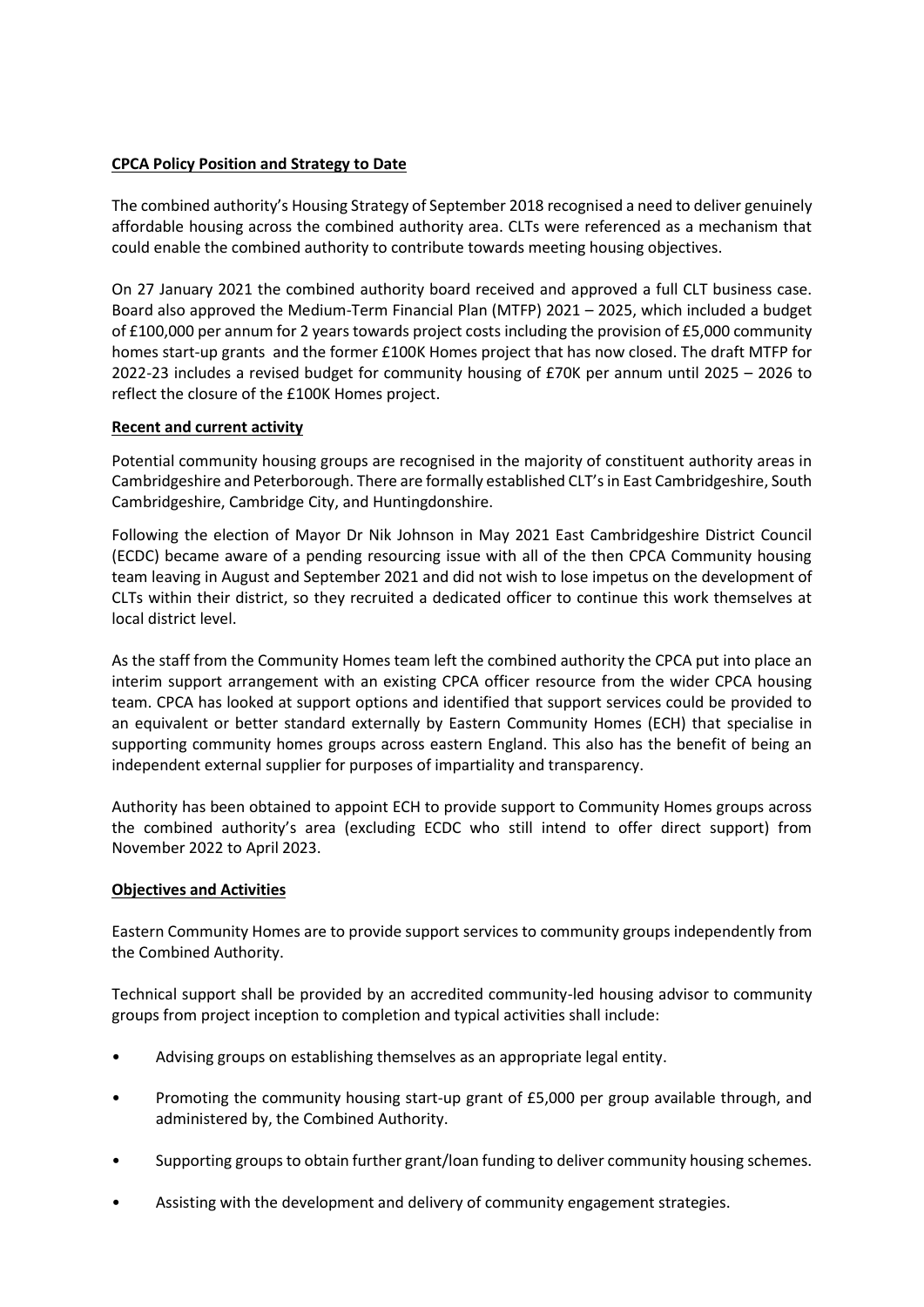- Providing independent informal guidance, or access to professional advice relating to planning matters and partnership building.
- Providing advice on occupation and management of properties.

The agreed objectives of the support services to be provided by ECH are summarised in the table below:

| Objective                                                                                                       | <b>Actions</b>                                                                                                                                   | <b>Outputs</b>                                                                                                                                                                   | <b>Outcomes</b>                                                                                                                                              |
|-----------------------------------------------------------------------------------------------------------------|--------------------------------------------------------------------------------------------------------------------------------------------------|----------------------------------------------------------------------------------------------------------------------------------------------------------------------------------|--------------------------------------------------------------------------------------------------------------------------------------------------------------|
| Work with existing<br>portfolio of 13<br>community-led<br>housing groups and<br>identify delivery<br>priorities | Contact all existing<br>community-led<br>housing groups within<br>the Combined<br>Authority's portfolio.                                         | Contact made with all<br>groups to establish<br>relationship and build<br>on the work already<br>done.                                                                           | Existing groups are<br>reassured that high<br>quality advice and<br>support remains<br>available.                                                            |
|                                                                                                                 | Assess each group's<br>needs and devise plan<br>of action to support.                                                                            | Identify the number of<br>groups requiring<br>support at each stage<br>of the Community-Led<br>Housing process<br>(Group, Site, Plan,<br>Build, Live).                           | Groups receive<br>appropriate support<br>relative to the stage<br>of their project.                                                                          |
|                                                                                                                 | Sign-up groups to<br><b>Eastern Community</b><br>Homes.                                                                                          | Support given to<br>groups in priority<br>order to ensure<br>continued<br>development of<br>community-led<br>housing schemes.                                                    | Community-Led<br>Housing Advisor is<br>able to prioritise<br>workload to ensure<br>group receive the<br>support they need at<br>the point they need it.      |
|                                                                                                                 | Deliver identified<br>support.                                                                                                                   | Quarterly Report<br>made to Combined<br>Authority on support<br>provided on its behalf<br>to existing groups.                                                                    | <b>Combined Authority is</b><br>able to report on how<br>its support for<br>community-led<br>housing in<br>contributing to<br>meeting its housing<br>agenda. |
| Identify and support<br>new community-led<br>housing groups within<br>the Combined<br>Authority area            | Promote community-<br>led housing as a<br>concept to<br>communities so they<br>understand how they<br>might step forward to<br>lead development. | Online webinar<br>delivered to local<br>councils and<br>community groups<br>within Combined<br>Authority area to<br>introduce them to<br>concept of<br>community-led<br>housing. | New and potential<br>CLH groups have an<br>improved<br>understanding of how<br>to deliver their<br>projects.                                                 |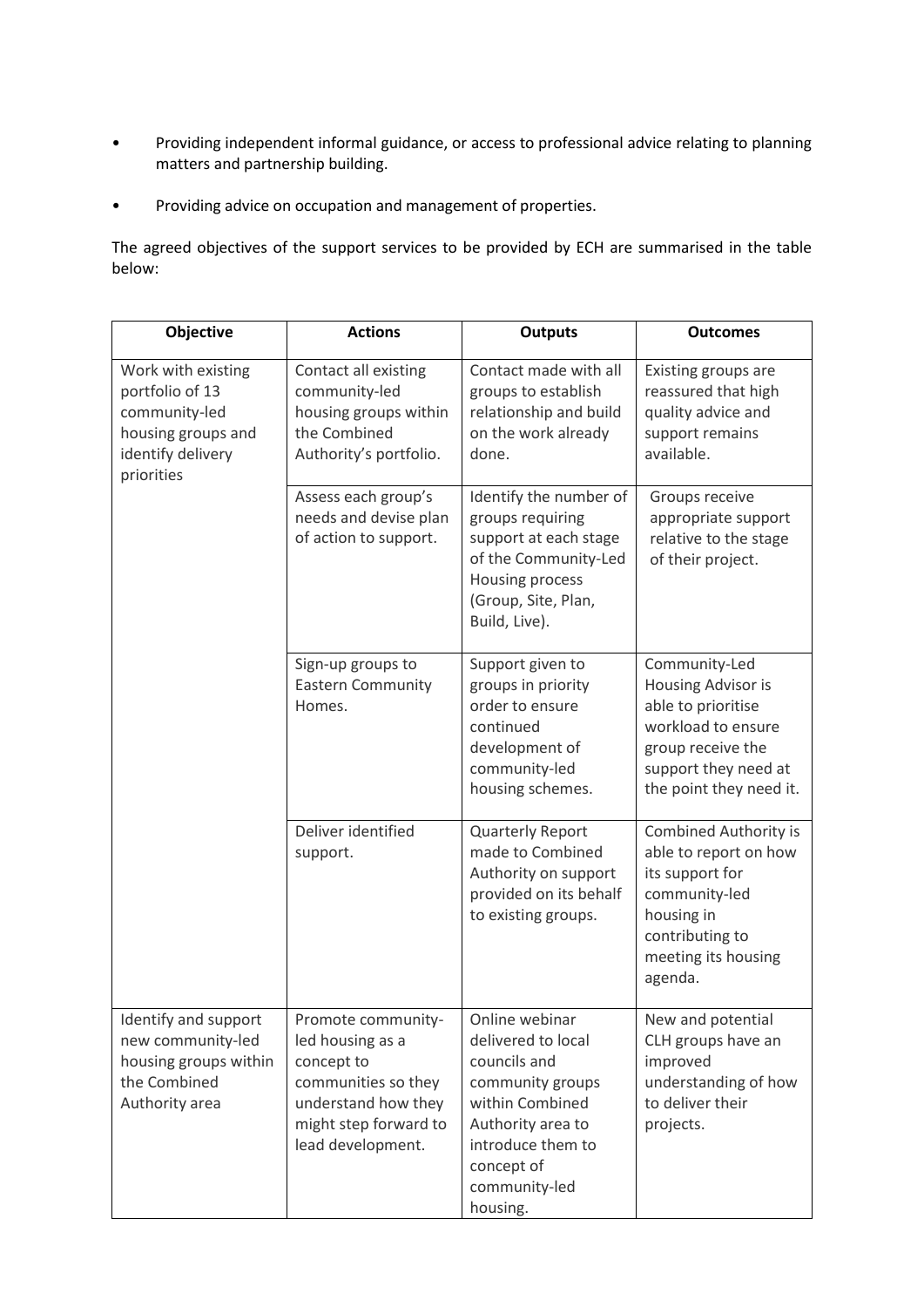| Sign-up groups to<br><b>Eastern Community</b><br>Homes.                                                                                 | General advice and<br>support provided                                                                          | CLH groups are<br>supported throughout<br>their community-led<br>housing journey and<br>able to progress their<br>projects right through<br>to 'live' stage. |
|-----------------------------------------------------------------------------------------------------------------------------------------|-----------------------------------------------------------------------------------------------------------------|--------------------------------------------------------------------------------------------------------------------------------------------------------------|
| Advise groups on how<br>to progress their<br>community-led<br>housing project.                                                          | <b>Technical advice</b><br>provided to groups.                                                                  | Local authorities see<br>an increase in<br>community-led<br>housing development<br>in their Districts.                                                       |
| Signpost groups to<br>relevant technical<br>advice including legal<br>incorporation,<br>business planning and<br>viability assessments. | Links made to local<br>authority officers and<br>members.                                                       |                                                                                                                                                              |
| Assist groups in<br>accessing funding to<br>support their project.                                                                      | <b>Quarterly Report</b><br>made to Combined<br>Authority on support<br>provided on its behalf<br>to new groups. |                                                                                                                                                              |
| Facilitate discussions<br>with relevant parties<br>e.g. local authorities,<br>developments,<br>registered providers.                    |                                                                                                                 |                                                                                                                                                              |

#### **Monitoring and Review**

The out-sourcing arrangement with ECH is to be controlled by a memorandum of understanding and monitored regularly by the Housing team with reports issued by ECH each quarter and at financial year end. The overall performance of ECH and the requirement for continued support to community groups shall be reviewed at 2022 – 2023 financial year end.

#### **Grant Application Process**

Community Groups interested in applying for a community homes start-up grant for up to £5,000 should contact Eastern Community Homes for initial guidance and support. A grant application can then be submitted to the Housing team and an example of an application form can be found at Annex A.

The combined authority will require a commitment for groups to form a legally incorporated organisation if they have not already done so, and funding will only be released when this status is achieved. This condition applies to ensure that funding is spent responsibly and for intended purposes.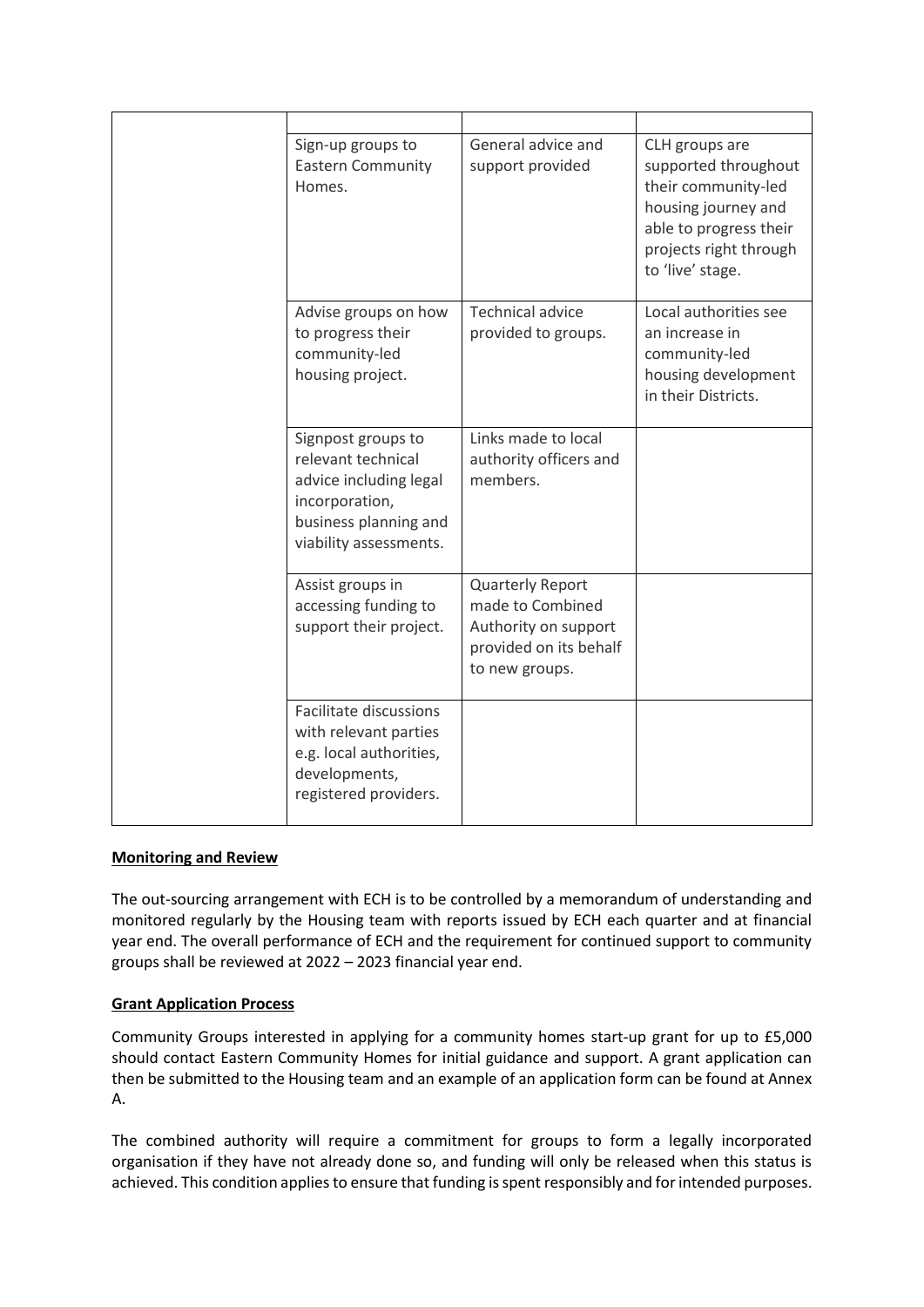Some community homes groups are likely to be in their infancy and may not have determined their preferred legal status when applying for a start-up grant. This presents a 'chicken and egg' complication that has been considered in detail by the combined authority.

In order to alleviate any burden to community housing projects the costs of legal incorporation are included as eligible expenditure that can be incurred from the date grants are approved by the Housing and Communities Committee. Therefore, a representative of a community housing group that is not yet incorporated can still apply for a grant. The group may then meet its own costs of legal incorporation, and these costs may be recoverable from grant funding that is paid to the group at a later stage when it becomes legally incorporated.

# **Strategic Direction**

The CPCA will be considering its wider Housing strategy in the context of updating Mayoral priorities, organisational objectives and the existing affordable housing programme coming to an end in March 2022.

As part of that new housing principles are being considered by the combined authority as part of a future strategy evolution to support housing in future years .

It is envisaged that there will be an ongoing focus on supporting community groups to deliver affordable housing, but with revised expectations on outputs and governance. Supported groups shall be community-led and focused on the greatest affordable housing challenges in their location as central objectives.

Support for community homes is already part of the existing housing strategy and this community homes strategy is likely to continue to be a significant part of the wider future CPCA Housing strategy for 2022 and beyond.

Annex A – Example Application Form.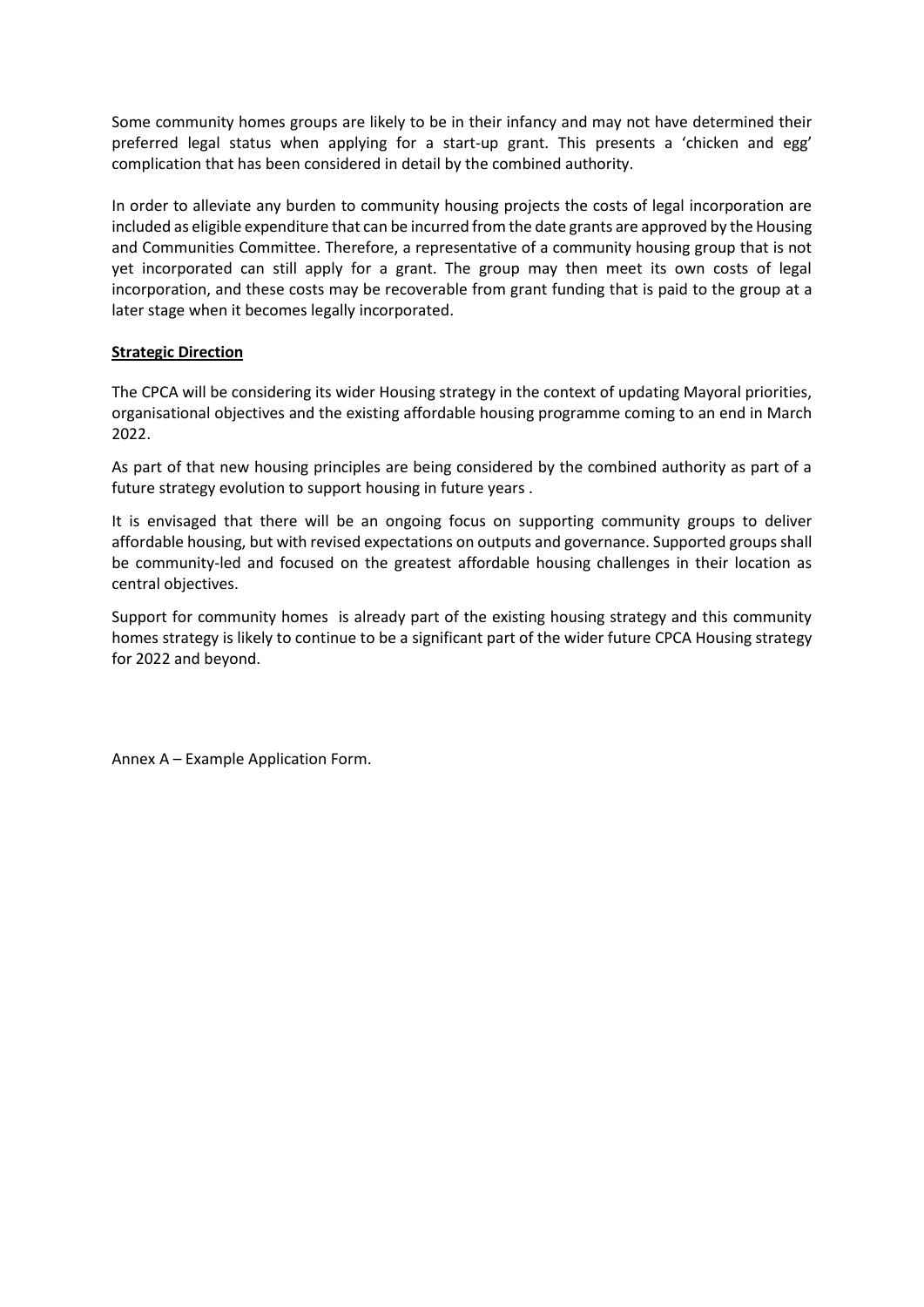Annex A

#### **Application Form**

#### **Community Homes Start-Up Grant Funding**

The community homes start-up grant of up to £5,000 is intended to assist with the initial stages of community housing projects. Funding can be used to contribute towards professional fees and technical costs associated with legal incorporation, developing business plans, and costs associated with preliminary investigations of potential development sites.

The Combined Authority has appointed Eastern Community Homes to provide support to community housing groups across Cambridgeshire and Peterborough except for proposals within East Cambridgeshire that are to be supported by East Cambridgeshire District Council.

Community groups interested in applying for a start-up grant should seek support from Eastern Community Homes who can provide guidance through the application process.

Eastern Community Homes can be contacted by the following means:

Telephone: 01353 860850

Email: [enquiries@easterncommunityhomes.com](mailto:enquiries@easterncommunityhomes.com)

Post: Eastern Community Homes, c/o Cambridgeshire ACRE, e-space North, 181 Wisbech Road, Littleport, Ely, Cambridgeshire, CB6 1RA.

To be eligible for a set-up grant a community-based organisation should meet the following criteria:

- 1. Applicants must demonstrate a clear intention to form an independent group that is legally recognised, and funding may only be released to legally incorporated organisations. Further detail on this can be found in the Community Homes Strategy.
- 2. The applicant group must be representative of the community, with an open democratic membership structure.
- 3. The applicant group must have clear objectives directed towards serving their local community.
- 4. Any assets that are to be retained by the CLT in the long-term are expected to be permanently affordable for local people on local wages.
- 5. The organisation must intend to embark on meaningful public engagement and demonstrate their proposals have general community support.

Any available supporting documentation such as a vision or mission statement, evidence of need, letters of support, etc, will assist the application process.

Applications received may then be submitted to the Combined Authority for processing where they may then be presented to the Housing & Communities Committee for a final decision.

If a grant application is approved, then funding will only be released on completion of a formal grant agreement between the Combined Authority and the applicant.

Completed applications are to be submitted by email to: housing@cambridgeshirepeterboroughca.gov.uk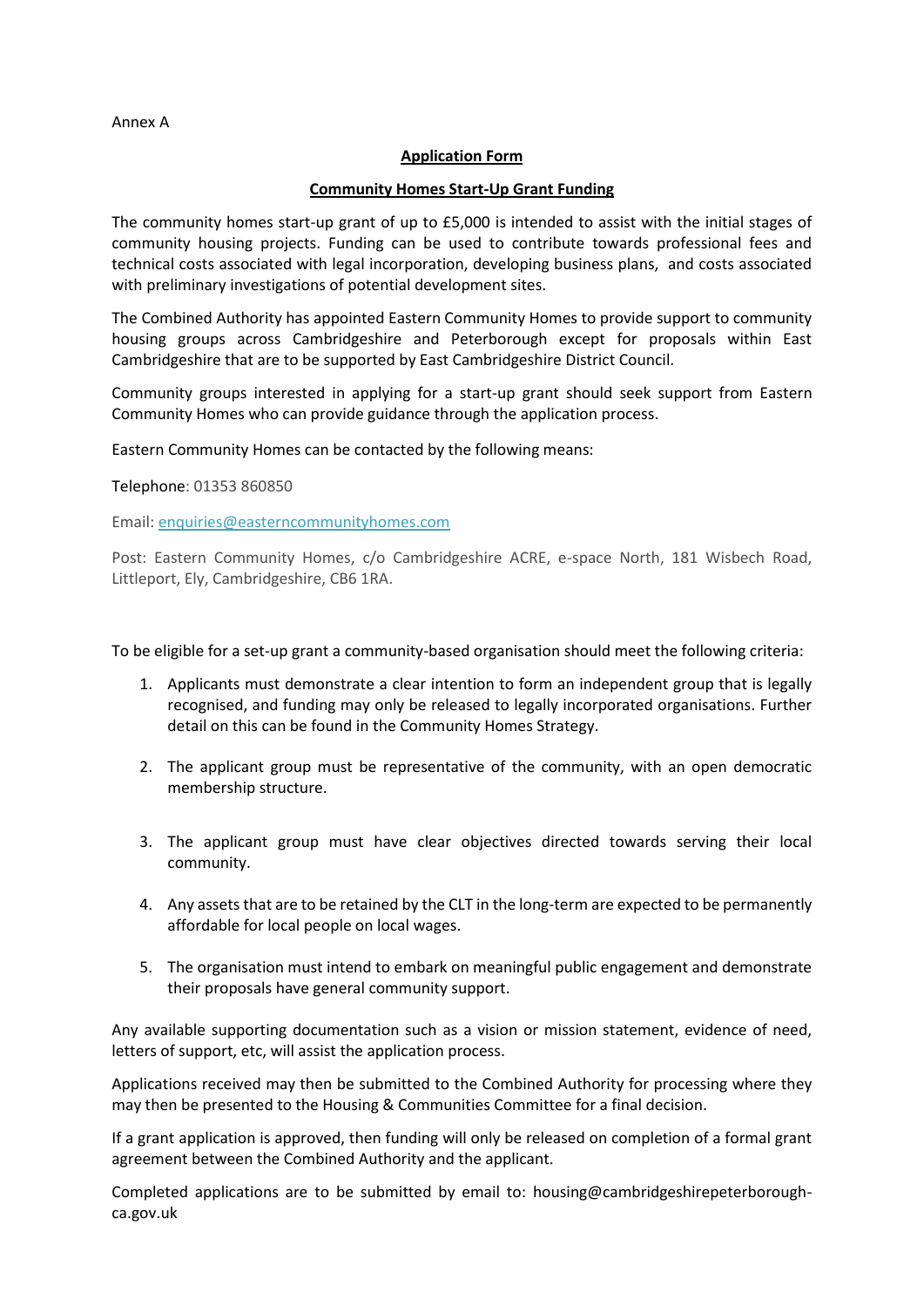| <b>ABOUT THE ORGANISATION</b>                 |                                                                          |                                                                                                                                                                                                             |  |  |
|-----------------------------------------------|--------------------------------------------------------------------------|-------------------------------------------------------------------------------------------------------------------------------------------------------------------------------------------------------------|--|--|
| <b>COMMUNITY GROUP</b>                        |                                                                          |                                                                                                                                                                                                             |  |  |
|                                               |                                                                          |                                                                                                                                                                                                             |  |  |
| <b>LEGAL STATUS</b>                           |                                                                          |                                                                                                                                                                                                             |  |  |
| principal representative acting as Applicant. |                                                                          | Please confirm whether the group is legally recognised as an independent organisation, and if so,<br>provide those details below. If the group is not yet legally recognised, please provide details of the |  |  |
|                                               | The group is / is not legally recognised as an independent organisation. |                                                                                                                                                                                                             |  |  |
| (Please delete as appropriate)                |                                                                          |                                                                                                                                                                                                             |  |  |
| <b>APPLICANT</b>                              |                                                                          |                                                                                                                                                                                                             |  |  |
| <b>ADDRESS</b>                                |                                                                          |                                                                                                                                                                                                             |  |  |
|                                               |                                                                          |                                                                                                                                                                                                             |  |  |
|                                               |                                                                          |                                                                                                                                                                                                             |  |  |
|                                               |                                                                          |                                                                                                                                                                                                             |  |  |
| <b>MAIN CONTACT</b>                           |                                                                          |                                                                                                                                                                                                             |  |  |
| <b>TELEPHONE</b>                              |                                                                          |                                                                                                                                                                                                             |  |  |
| <b>EMAIL ADDRESS</b>                          |                                                                          |                                                                                                                                                                                                             |  |  |
| POSITION HELD                                 |                                                                          |                                                                                                                                                                                                             |  |  |
|                                               |                                                                          |                                                                                                                                                                                                             |  |  |
| <b>GROUP MEMBERSHIP</b>                       | <b>NAME</b>                                                              | <b>POSITION</b>                                                                                                                                                                                             |  |  |
| (if not yet                                   |                                                                          |                                                                                                                                                                                                             |  |  |
| incorporated)                                 |                                                                          |                                                                                                                                                                                                             |  |  |
|                                               |                                                                          |                                                                                                                                                                                                             |  |  |
|                                               |                                                                          |                                                                                                                                                                                                             |  |  |
|                                               |                                                                          |                                                                                                                                                                                                             |  |  |
|                                               |                                                                          |                                                                                                                                                                                                             |  |  |
|                                               |                                                                          |                                                                                                                                                                                                             |  |  |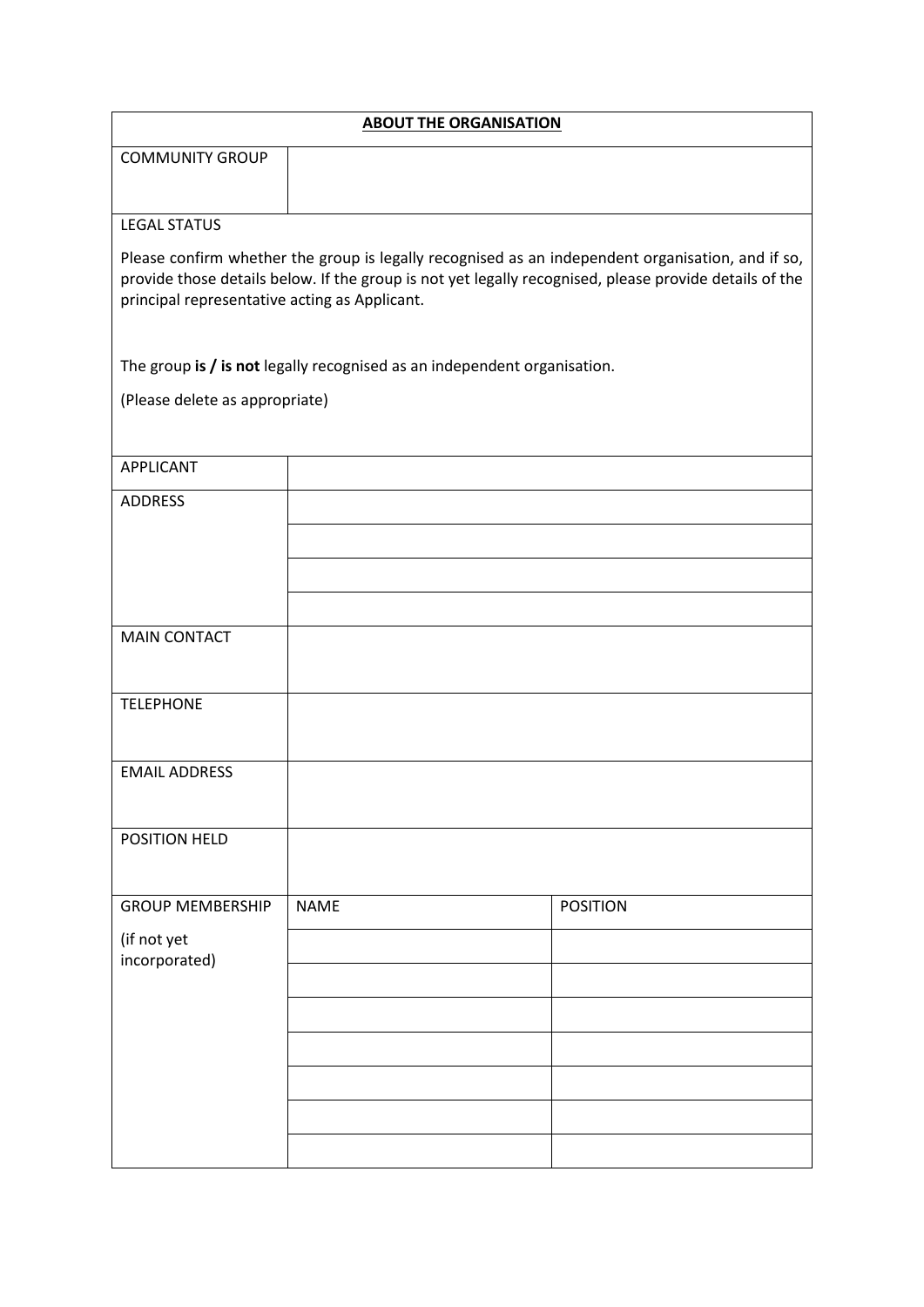| <b>ABOUT THE PROJECT</b>                             |                                                                                                  |  |
|------------------------------------------------------|--------------------------------------------------------------------------------------------------|--|
|                                                      |                                                                                                  |  |
| <b>LOCATION</b>                                      |                                                                                                  |  |
|                                                      |                                                                                                  |  |
|                                                      |                                                                                                  |  |
| PARISH COUNCIL                                       |                                                                                                  |  |
|                                                      |                                                                                                  |  |
| <b>DOES</b><br>PLAN<br>NEIGHBOURHOOD<br>$\mathsf{A}$ |                                                                                                  |  |
| EXIST?                                               |                                                                                                  |  |
|                                                      |                                                                                                  |  |
| <b>BRIEFLY DESCRIBE YOUR PROJECT</b>                 |                                                                                                  |  |
|                                                      | Please specify the number and type(s) of affordable community homes your organisation is looking |  |
| to deliver.                                          |                                                                                                  |  |
|                                                      |                                                                                                  |  |
|                                                      |                                                                                                  |  |
|                                                      |                                                                                                  |  |
|                                                      |                                                                                                  |  |
|                                                      |                                                                                                  |  |
|                                                      |                                                                                                  |  |
|                                                      |                                                                                                  |  |
|                                                      |                                                                                                  |  |
|                                                      |                                                                                                  |  |
|                                                      |                                                                                                  |  |
| PROJECT JUSTIFICATION                                |                                                                                                  |  |
| results of a housing needs survey.                   | Please describe why the project is necessary and provide any supporting documentation, e.g., the |  |
|                                                      |                                                                                                  |  |
|                                                      |                                                                                                  |  |
|                                                      |                                                                                                  |  |
|                                                      |                                                                                                  |  |
|                                                      |                                                                                                  |  |
|                                                      |                                                                                                  |  |
|                                                      |                                                                                                  |  |
|                                                      |                                                                                                  |  |
|                                                      |                                                                                                  |  |
|                                                      |                                                                                                  |  |
|                                                      |                                                                                                  |  |
|                                                      |                                                                                                  |  |
|                                                      |                                                                                                  |  |
|                                                      |                                                                                                  |  |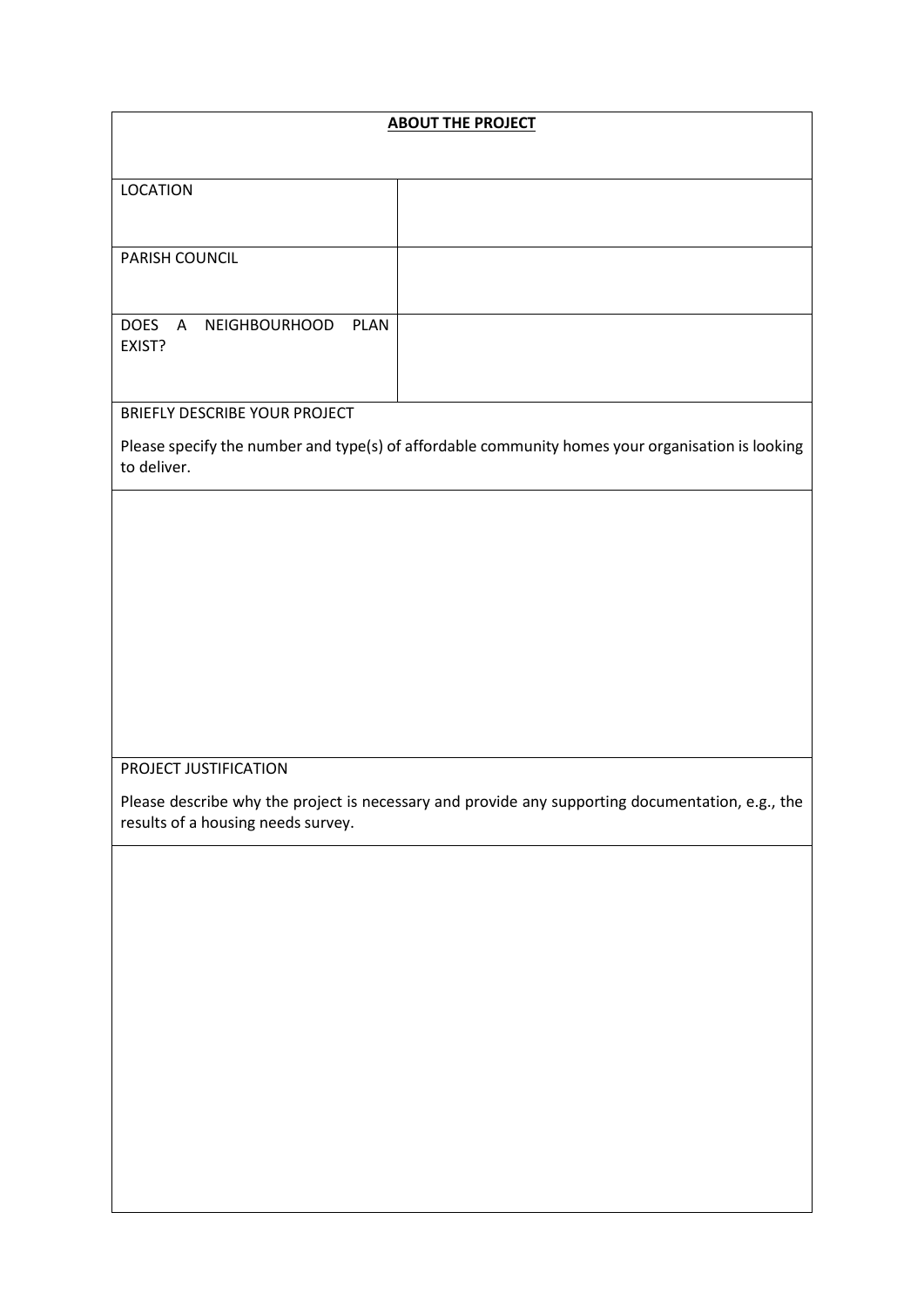INITIAL SHORT-TERM OBJECTIVES

Please indicate your objectives for the first six months following the award of a funding allocation.

MEDIUM TERM OBJECTIVES

Please indicate your objectives from the first six months until a period of three years following the award of a funding allocation.

FUNDING REQUIRED

Please state the amount of funding required and describe the anticipated items of expenditure.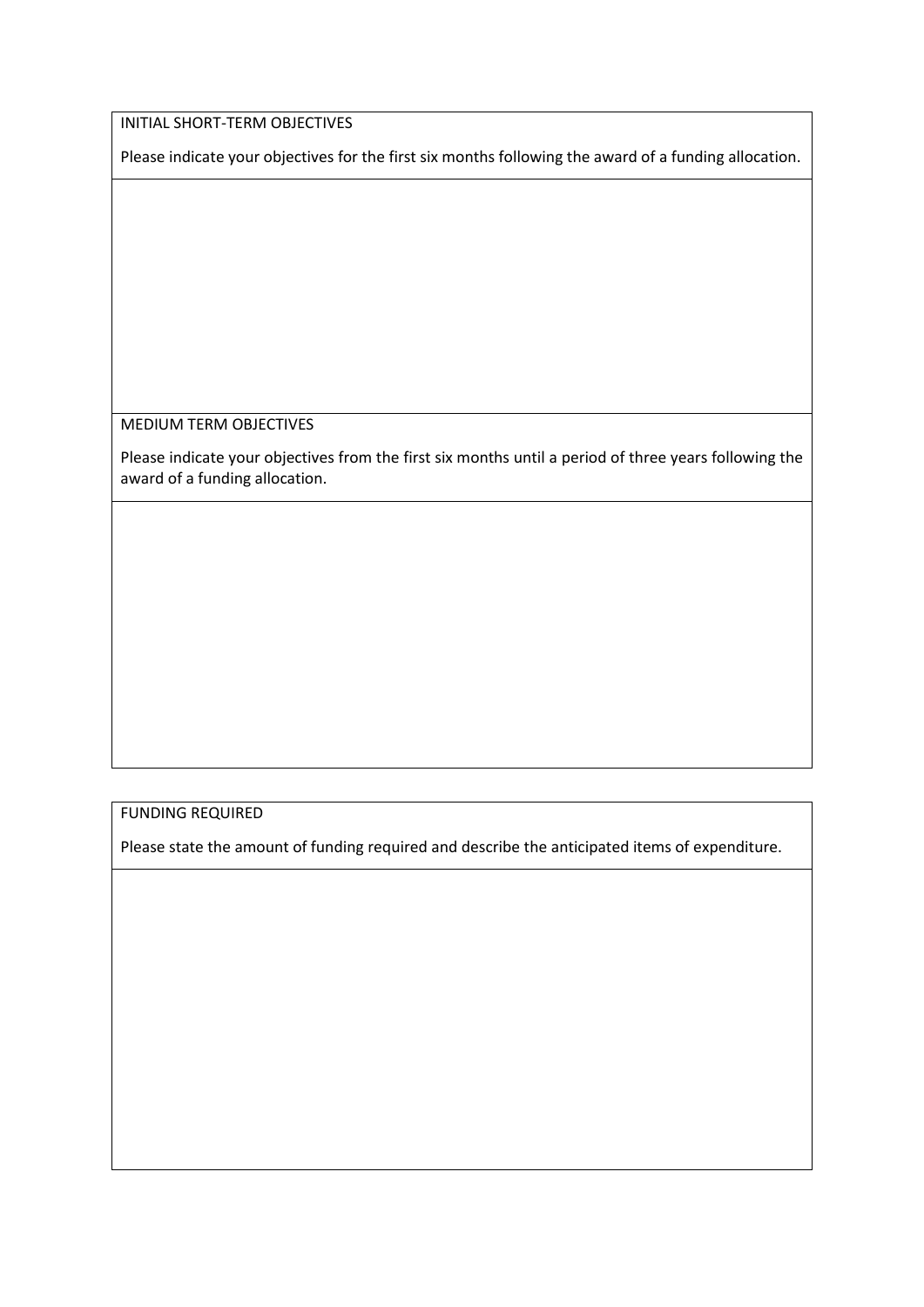# POTENTIAL DEVELOPMENT SITE OPPORTUNITIES

Please advise if any potential development sites have been identified; and if so, provide ownership, occupier and current site use details.

# **COMMUNITY ENGAGEMENT**

**ACTIVITIES** 

Please provide details of any previous or proposed activity that demonstrates active engagement with the local community.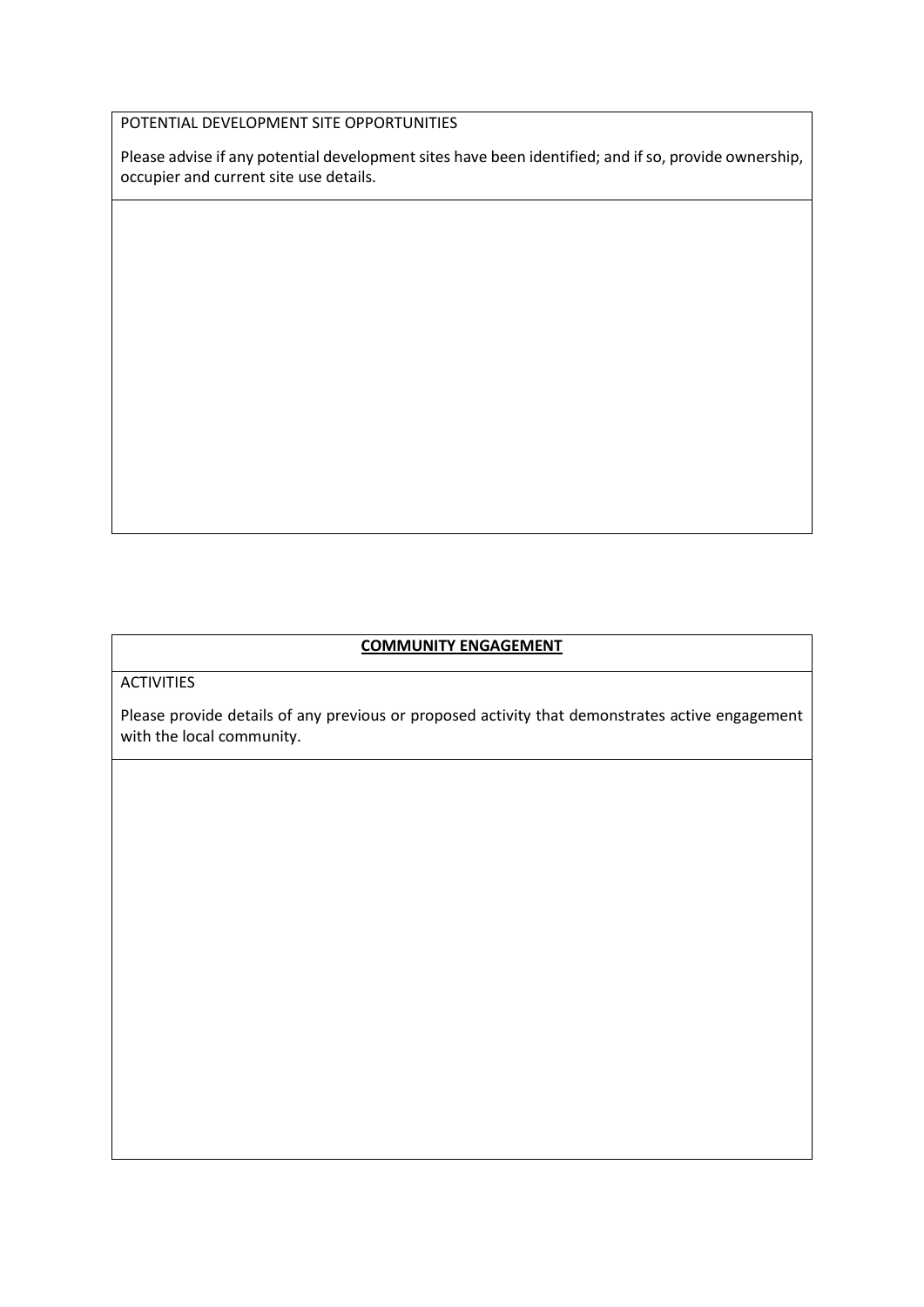LOCAL SUPPORT

Please provide detail to demonstrate how the proposal is supported by the general local community, e.g., expressions of support form an external body such as a Parish Council.

# **ADDITIONAL INFORMATION**

Please list additional documents submitted as part of this application.